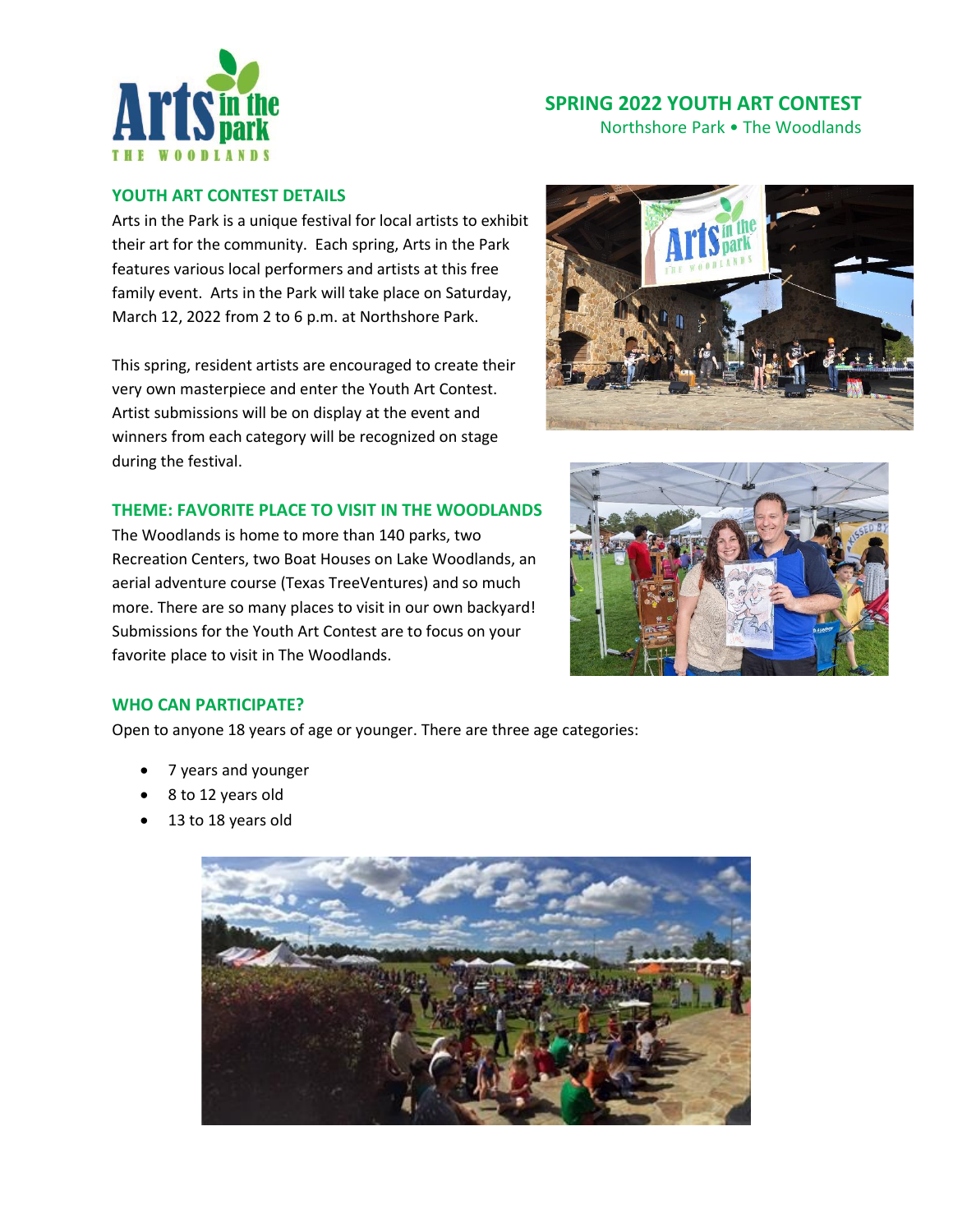

Northshore Park • The Woodlands

#### **7 YEARS AND YOUNGER**

- **Free draw your favorite place to visit in The Woodlands.**
- Entry must be 8.5" x 11".
- All paper types will be accepted (no computer-generated images).
- Entry must include artist name, age and parent/guardian contact details (name, email address and phone number) printed on back.
- Only one entry per person.

#### **8 TO 12 YEARS OLD**

- **Free draw your favorite place to visit in The Woodlands.**
- Entry must be a minimum of 8.5" x 11" and maximum 11" x 17".
- All paper types will be accepted (no computer-generated images).
- Entry must include artist name, age and parent/guardian contact details (name, email address and phone number) printed on back.
- Only one entry per person.

#### **13 TO 18 YEARS OLD**

- **Free draw your favorite place to visit in The Woodlands.**
- Entry must be on a minimum of 11" x 17" and maximum of 16" x 20".
- Any art media or materials may be used (no computergenerated images).
- Entry must include artist name, age and parent/guardian contact details if artist is under 18 years of age (name, email address and phone number) printed on back.
- Only one entry per person.

#### **JUDGING AND PRIZES**

- Submissions will be judged based on the following criteria:
	- − Creativity and originality
	- − Artist interpretation of the theme
	- − Quality
	- − Overall impression of design
- First, second and third place winners will be selected for each age group. Judges' decisions are final.
- Winners will be notified by Wednesday, March 9, 2022 and are encouraged to attend the event.







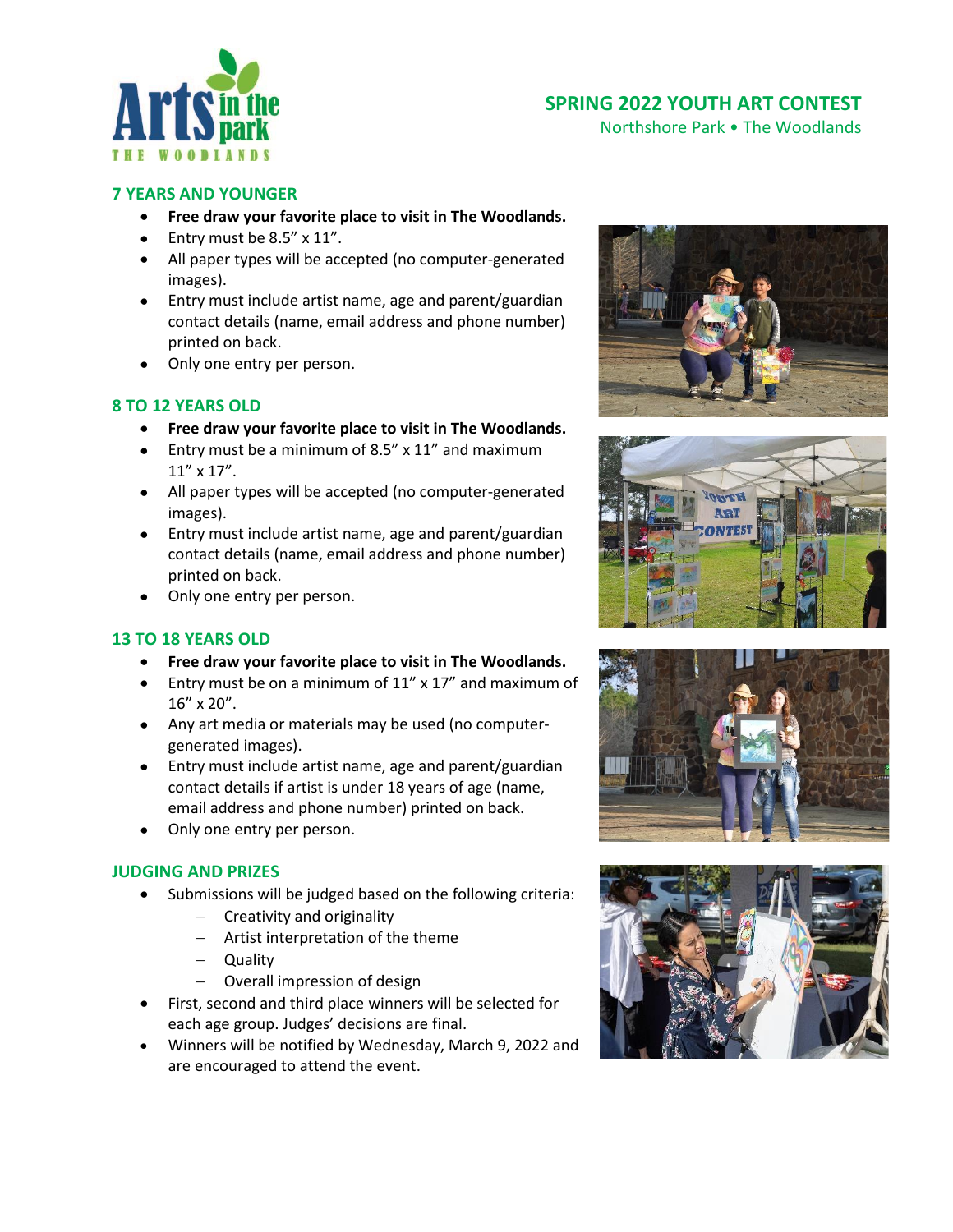

Northshore Park • The Woodlands

#### **RULES**

- Only one entry per person will be accepted.
- Entries received after Monday, March 7, 2022 will not be eligible for prizes but may still be displayed at the festival.
- All entries must be the entrant's original work.

#### **SUBMISSION**

• Art submission, entry form and participant waiver must be received by or delivered to The Woodlands Township no later than 5 p.m. Monday, March 7, 2022.

> **The Woodlands Township Attn: Special Events** 2801 Technology Forest Boulevard The Woodlands, Texas 77381

• Artists will be able to pick up their submissions during the event or from The Woodlands Township Offices beginning Wednesday, March 16, 2022. No submissions will be mailed back to the artist.



### *For more information, please contact:*

The Woodlands Township Parks and Recreation Department 2801 Technology Forest Boulevard; The Woodlands, Texas 77381 Phone: 281.210.3800 Email[: specialevents@thewoodlandstownship-tx.gov](mailto:specialevents@thewoodlandstownship-tx.gov)